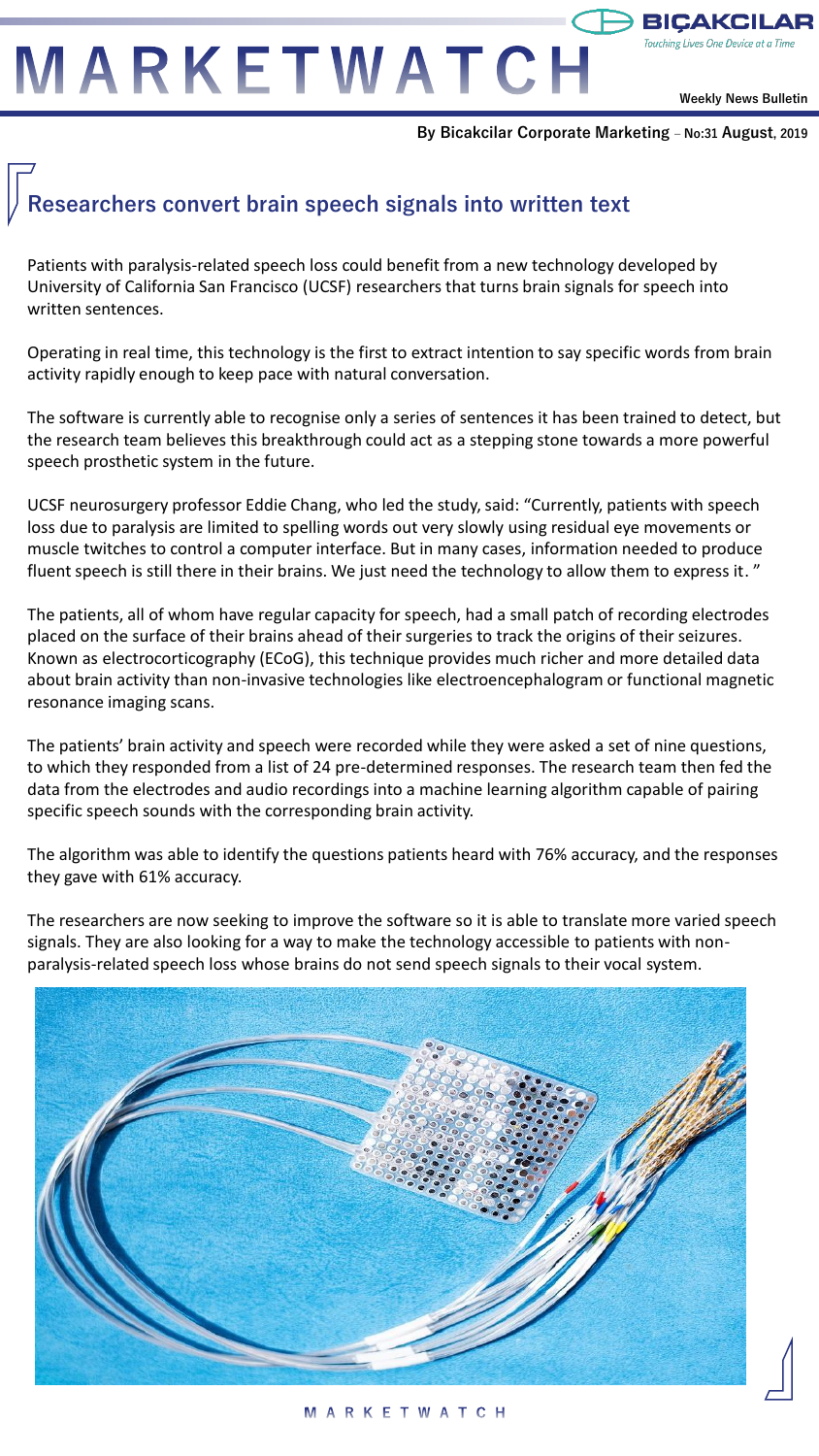

## **ECGs to become part of everyday healthcare**

Electrocardiograms (ECGs or EKGs) are diagnostic tests carried out to detect abnormalities of the heart by measuring its electrical activity. Typically, ECGs require 12 to 15 sensors attached to the body in different locations for five to ten minutes, which measure the heart's electrical activity.

This procedure is traditionally carried out in a hospital, a physician's office, or in a laboratory setting. However, companies such as Apple, AliveCor, Qardio and Withings are making strides to push cardiac monitoring into the hands of the patient, rather than the clinic, through use of personal, portable ECG monitors.

In 2012, AliveCor received FDA 510(k) clearance for its mobile health monitor, a small, portable medical device and associated smartphone app with the ability to record, display, store, transfer, and evaluate single-channel ECG readings. Since then, AliveCor has progressively updated its device, securing further FDA clearances along the way to add more and more diagnostic functionality. Today, AliveCor's Kardia device is FDA-approved to detect atrial fibrillation (Afib), brachycardia and tachycardia. The device is being sold across North America and Europe.

#### Smart watches lead the way

More recently, Apple has entered the portable, personal ECG market with its Apple Watch Series 4. ECG functionality for the watch received FDA 510(k) clearance in 2018. The advantage of Apple's device is its integration with other built-in health features of the smartwatch, such as the activity tracker, fall detector, menstrual tracker, and more.

However, since it is newer to market, the Apple Watch ECG function is currently only commercially available in the US and some countries in Europe, with further global releases planned in the future.

Wearable devices, in general, are gaining huge traction as healthcare devices, and smartwatches are among the biggest players in this market. GlobalData estimates that 13.8% of the US population aged 12–100 owned a wrist-worn wearable in 2018, which is predicted to grow at a staggering Compound Annual Growth Rate (CAGR) of 12% between 2018 and 2024.

#### **Room for improvements**

Factors driving this market include America's ageing population, who are invested in preventative healthcare, an increased focus on patient-centred care and improving the technology. Barriers to this market include the inaccuracy of data and analysis, concerns over data privacy and slow regulation timelines. Apple dominates this market, while smaller companies that specialize in personal medical devices (such as AliveCor, Withings and Qardio) are also major players.

Given the strong entry of multiple personal ECG devices into the market in recent years, GlobalData expects a shift in cardiac monitoring guidelines to occur in the forecast period. Within the near future, personal ECGs will likely be recommended for general cardiac monitoring and maintenance. However, personal ECGs will probably not completely replace regular doctor visits (especially for important diagnoses) until technology improves and clinical trials provide more evidence for data accuracy.

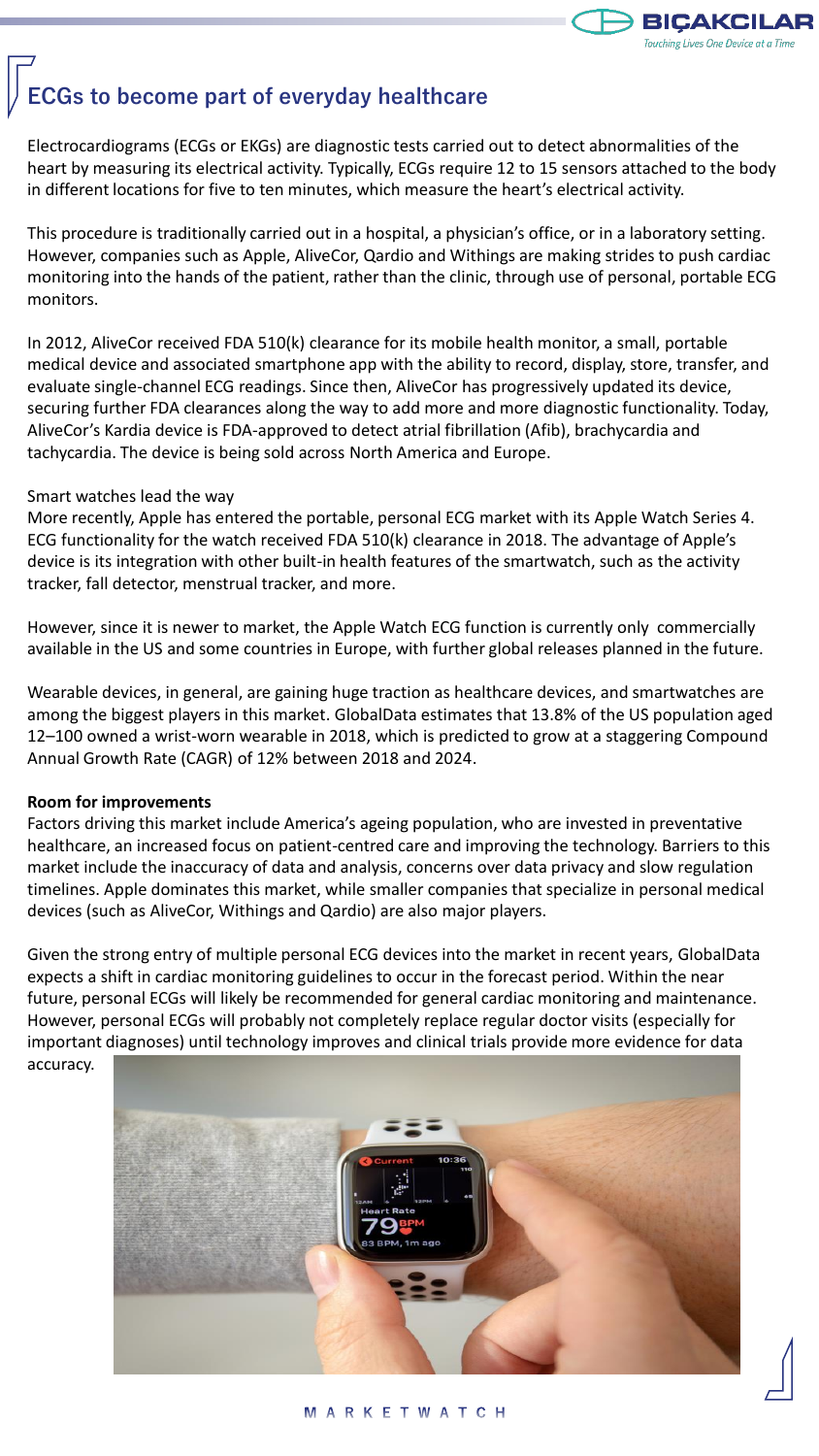

### **Medical device sales skills: why so shabby?**

In 2018, Huthwaite International released a white paper on the medical device sector's sales skills shortage, based on a Europe-wide study of more than 300 senior medical device sales leaders.

Unpicking the pressures, challenges, and strategic imperatives facing the industry led Huthwaite to four separate conclusions: existing selling techniques are not as effective as they once were; sales leaders are embracing new commercial models in order to make a profit; many manufacturers believe future growth will come from new product development; and the industry exhibits a clear correlation between profit, and having a systematic approach to selling and negotiating.

One year on, we caught up with Huthwaite regional director Marco Weijers to unpick what exactly is behind the skills shortage, and how the industry can improve.

Chloe Kent: Why are sales skills in the medical device sector so lacking?

Marco Weijers: In the medical sector things have been changing quite a lot in the last few years. Sellers need to adapt to that – and some do and some struggle. But it also has to do with the background of a typical salesperson in medical technology, or medical devices.

Perhaps 20 or 30 years ago, many of the sales people in medical devices had a medical background, former nurses or people that work in an operating theatre. They had a deep knowledge of the product, device, disposable, whatever they were selling, but not necessarily of the impact it has on the top line for a hospital or consumer.

CK: What is the impact of this skills shortage on the sales floor?

MW: Let's say you have a new idea or a new device, and you try to sell it in a way that you've been selling it in the past, going to surgeons and explaining how wonderful your device is. It may be that the people who decide whether or not they're going to buy it aren't just the people that you're talking to. You may be missing out on stakeholders in the decision making unit.

What has changed in the last few years is that procurement has a much bigger say in decisions around what is, or is not, going to be used in a hospital. If I try to persuade somebody in procurement to buy a device with exactly the same reasons that I use for persuading a surgeon, this might not resonate with them at all.

The effect of that is, although your device might be brilliant, you're not talking to the right people about the right issues. In the end, they don't buy it because they don't see any value in it. You've failed to create value for different stakeholders who weren't there ten years ago when you only had to sell to surgeons.

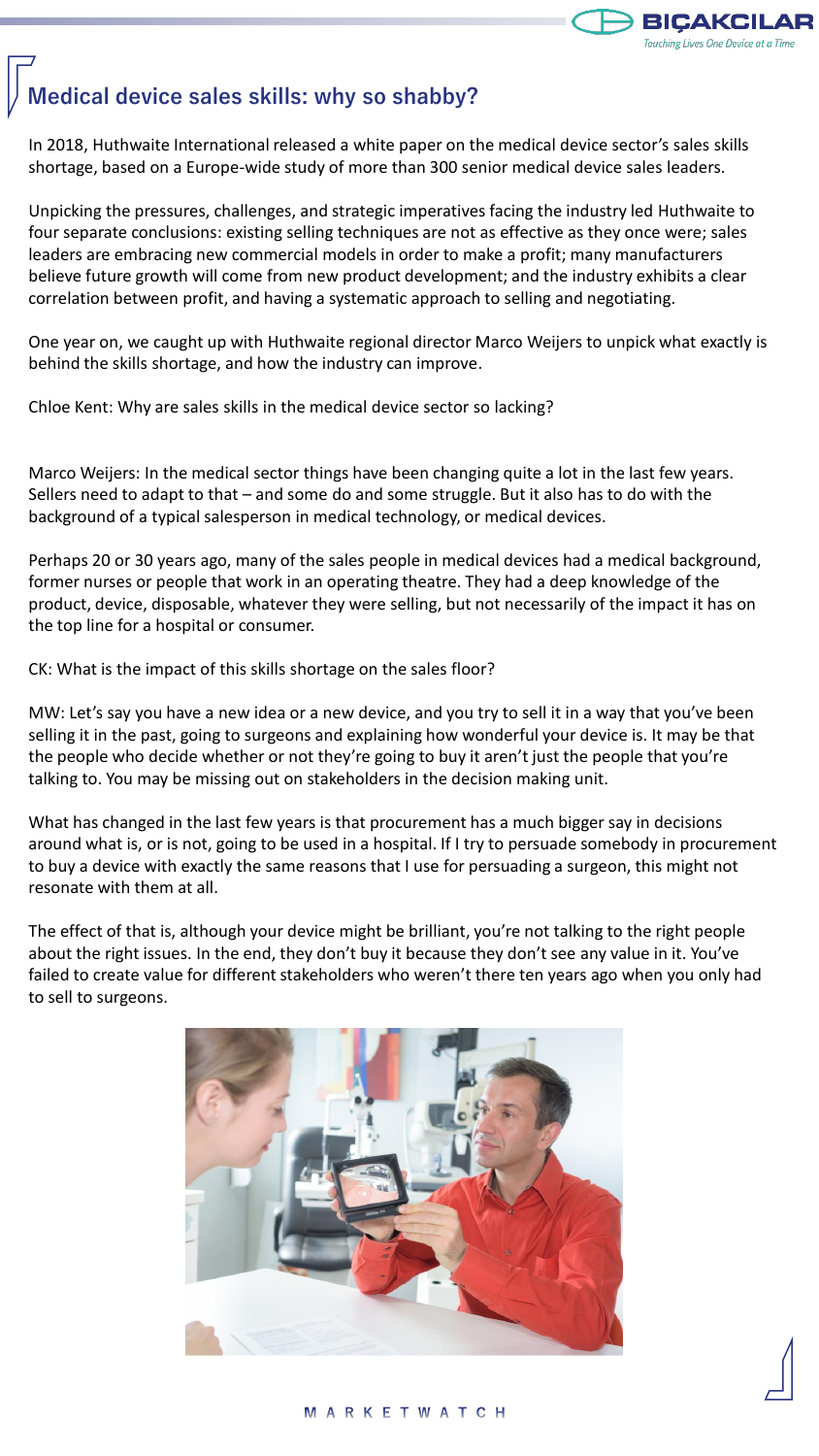

## **Medical device sales skills: why so shabby? Contd...**

CK: What can medical device salespeople do to improve?

MW: What you're looking for is people and organisations that are able to demonstrate clinical and economic outcomes to the various stakeholders. It goes beyond a product specialist who can very enthusiastically explain why device B is better than device A. What does it mean at an economical level for the hospital? What does it mean in terms of saving time for the operating theatre? Does that have an impact on the image of the hospital? Does it have an impact on the amount of days that people have to spend in hospital after surgery, and is that a good thing or a bad thing?

It also depends on who you're talking to. You have to be able to deliver effective clinical and economic information to the right stakeholders at the right time.

The next question then is how do I do that? What are the behavioural skills that help me to do that? It starts with understanding needs at all those stakeholder levels, and this is where sales technique comes into play.

CK: What practical changes are Huthwaite helping the industry make?

MW: We have two international clients, one we're working with already and one we're talking to, who have innovative, high-value solutions which could make a real difference in fields like cancer therapy and robotic surgery. If you talk to these people, everybody is convinced that they have a solution for the problems that are out there, but if you look at how they are trying to persuade stakeholders in hospitals to actually buy their product you can see that there's an immense desire to become better at that.

Say I have invented something wonderful for the world – if I talk to anyone about it, they say, 'well, you work for company XYZ, tell me what's new in your company?' If I'm just giving them information about my product, how useful is that? How persuasive is that?

Before I start sending anything about my product, I should establish what the potential value for this particular stakeholder could be. That is where the majority of sales people can still improve. We're not re-inventing the wheel, but we teach our clients to practice what in today's world is a timeless principle – finding out what it is people actually want before you offer them a solution.